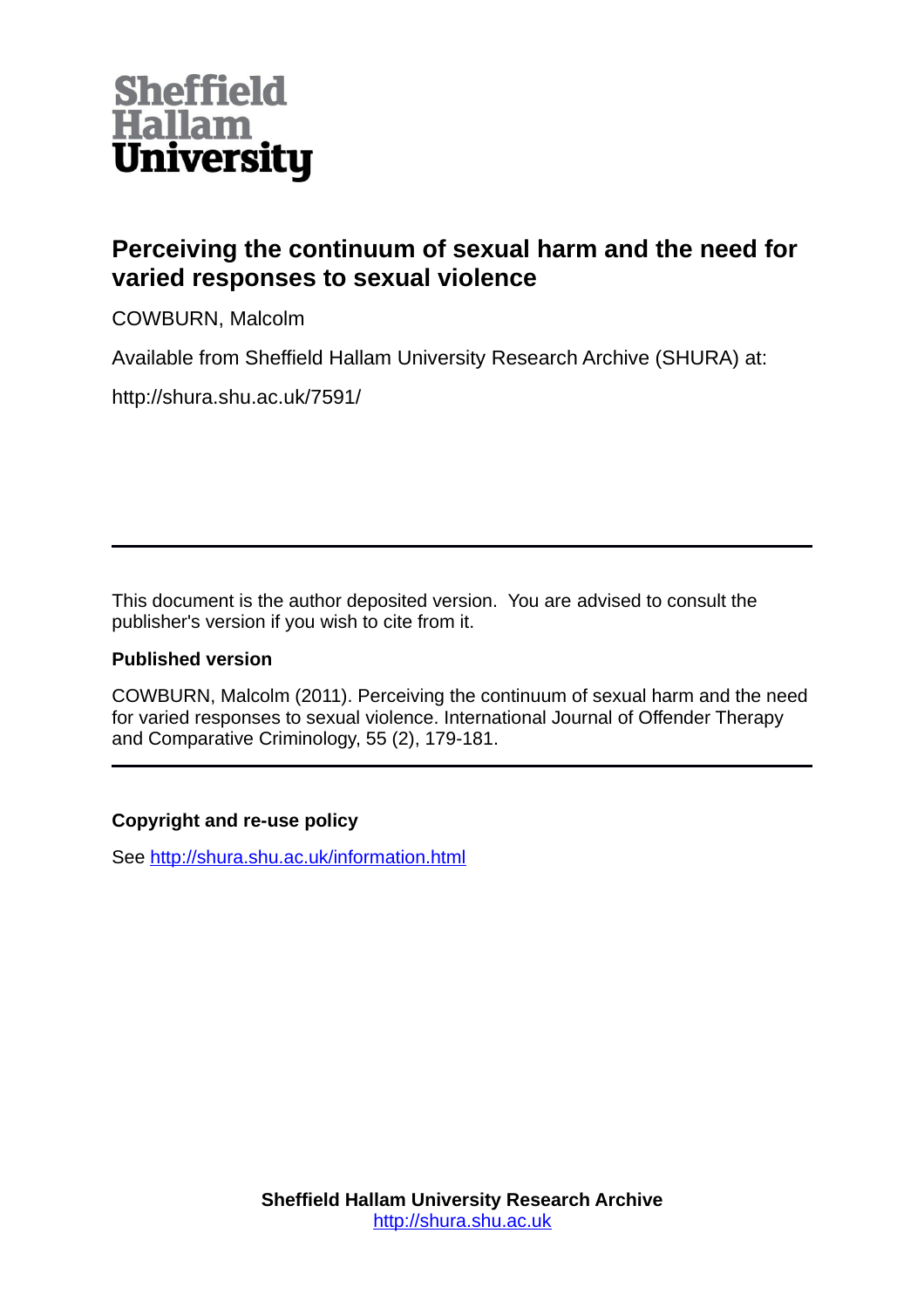[Guest Editorial] International Journal of Offender Therapy and Comparative Criminology 55, (2) 179-181

## **Perceiving the continuum of sexual harm and the need for varied responses to sexual violence**

In the late 1980s the Feminist scholar Liz Kelly (1988) proposed her 'continuum of sexual violence' that suggested that women's experience of sexual harm could not be contained within legal parameters that defined sexual offences. Her research showed that women experienced many unwanted sexual acts within what could be considered to be 'consensual' relationships (for example marriage or long established intimate relationships). This concept continues to be influential (see for example Gavey 2005) in developing theories of sexual violence that incorporate non-reported, reported, and convicted acts of sexual harm.

The present issue contains articles that consider sexual violence across this continuum: dating violence (Pradubmook-Sherer), sexual sadism and paraphilia nonconsent (Richards & Jackson) and sexual homicide (Chan et al).

Pradubmook-Sherer explores the attitudes of 1,296 male and female Thai adolescents in relation to 'dating violence' (which includes forced sexual activities). The sample is drawn from three educational sub-groups – High School; Vocational School; and 'out of school' groups. Whilst the study shows the strong presence of attitudes supportive of violence within 'dating' relationships, the author identifies these attitudes as being supported by the dominant culture of Thailand, which, it suggests, is supportive of 'double standards' in relation to the sexual conduct of men and women. However, within the group of young people studied, there are key variations in attitudes – men are more supportive of (sexual) violence. This endorsement appears to be a part of a wider masculine misogyny that is most strongly expressed by men who have not completed any formal education. People who have completed high school education are least supportive of gender-based violence. People who describe themselves as having negative family experiences are also more supportive of (sexual) violence in personal relationships. This study strongly points to the importance of education as a key part of a strategy to reduce gender based violence.

It is important to situate the Pradubmook-Sherer study within the context of similar studies from other parts of the world. Two studies undertaken in the UK (Burton et al 1998, Burman et al 2006) found very similar attitudes – particularly held by young men – in relation to coerced sex and violence in heterosexual relationships. Furthermore, the work of social anthropologists (e.g. Sanday, 2003) and 'rape proclivity' studies undertaken, primarily, by psychologists (see Stermac 1990) point to rape and sexual coercion being a significant part of many cultures worldwide.

Richards & Jackson seek find ways of discriminating between the diagnoses of 'paraphilia not otherwise specified – non-consent' (PNC), and 'sexual sadism' (SS). Using case files of a sample made up of 39 civilly committed sex offenders who had the diagnosis SS and 39 civilly committed sex offenders defined as PNC, both 'offender and offense variables' are examined. The focus is on identifying the symptomatic differences between the two groups. Although the study provides a thorough literature, the scrutiny reveals a certain degree of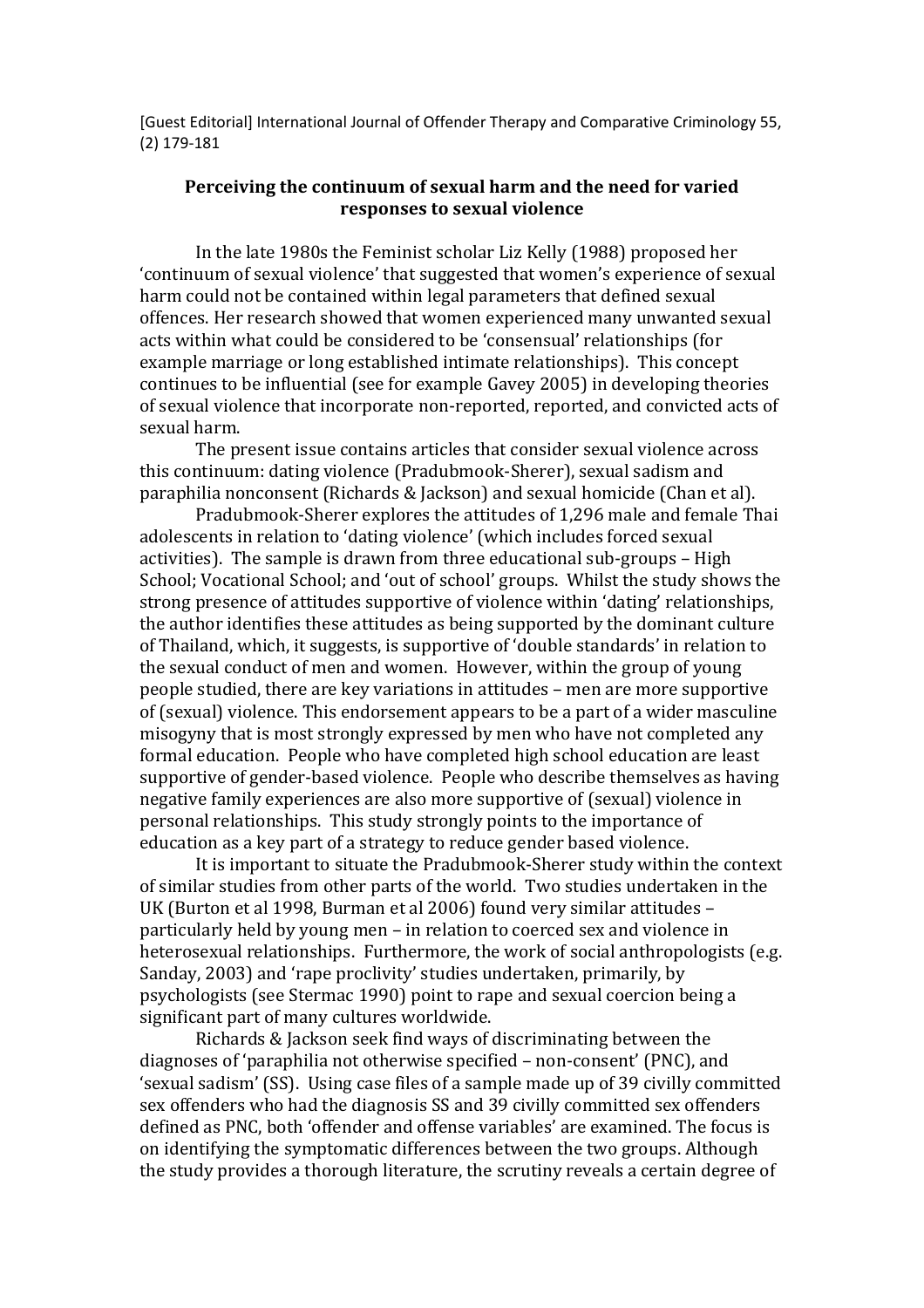ambiguity. The authors note that there is no clear discrimination between SS and PNC, although they do identify the following common characteristics of SS – confinement of victim for more than 90 hours; beating and cutting the victim during sexual acts; use of restraints; threats to evoke fear; and attempts to introduce a degree of mutuality into the offence.

It has been suggested, particularly by feminist critics (e.g. Dworkin 1981), that medicalising the behaviours of those (men) who sexually harm others is a way of enabling the (male) offender to deny his responsibility for his behaviour and for the community to see such acts as 'rare' illnesses in an otherwise healthy community. Whilst such views have value, the importance of developing and refining diagnosis lies, in part, in providing an alternative credible means for identifying and secluding sexually harmful people. The attrition rate between crime report and criminal conviction for sexual offences is low (Karmen, 2010 – see especially Chapter 10). Civil commitment of people identified as dangerous provides an alternative means of protecting communities from people whose behaviour causes concern. Accurate diagnosis plays an important part in this process.

Chan et al acknowledge that sexual homicide is relatively rare (1-4% of the overall homicide rate in US, Canada & UK). They seek to develop an 'integrated theory' of the crime incorporating social learning theory (SLT) and random activities theory (RAT). RAT suggests for a crime to occur there has to be a potential offender with motivation, a suitable target and an absence of protective elements in relation to the target. Chan et al suggest that motivation for sexual homicide is sustained and developed by sexual fantasy. The offence occurs when the offender is motivated, has assessed the routine activities of the target/victim and understands when they are most vulnerable and easily accessed. The focus of this theory is on the pattern(s) of offending behaviour and it has the potential to draw seeming random activities into a coherent account of sexual homicide. SLT focuses on the influence of childhood experiences (particularly parent/child interaction, and social and cultural traditions) in shaping adult attitudes and behaviours. Reviewing a wide range of literature Chan et al note the high prevalence of abuse (sexual and non-sexual), the use of drugs and alcohol and violent pornography in the formative years of those convicted of sexual homicide. Through such experiences perpetrators learn particular ways of interpreting and acting upon their feelings. Moreover, they fail to learn other, more empathic, ways of being. The integrated theory brings together a focus on the phenomenology and the aetiology of sexual homicide.

These three papers highlight the necessity for a multi-tiered approach to understanding and responding to sexual violence. Whilst Richards and Jackson point to the importance of diagnostic definitions in shaping interventions with people known to sexually harm others, Pradubmook-Sherer's recognises the importance of challenging (sub)cultures that endorse sexually harmful behaviours. Chan et al similarly highlight the importance of culture and family in understanding the origins of sexual homicide, but they also draw attention to the environmental specifics of this crime. Together these papers contribute to understanding and responding to acts of sexual harm at a range of levels.

Malcolm Cowburn, BA, MA, CQSW, MPhil, PhD